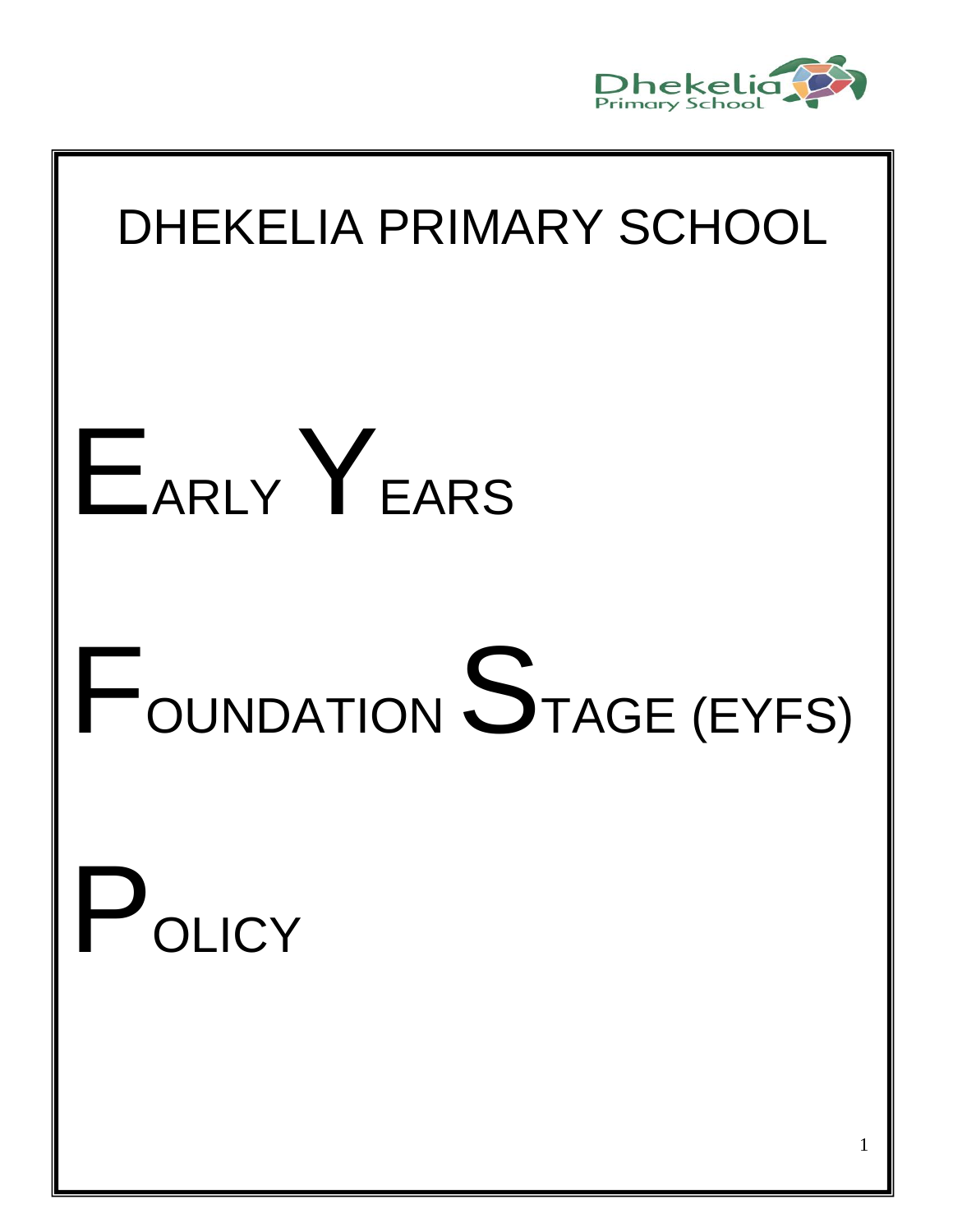

# **Early Years Foundation Stage (EYFS) Policy.**

This Early Years Foundation Stage (EYFS) policy outlines the provision which Dhekelia Primary School offers to all its pupils aged three to five. The EYFS has its own framework and is therefore treated as a separate Key Stage. Foundation Stage 1 (FS1) refers to three to four year olds and is formally known as Nursery. Foundation Stage 2 (FS2) refers to four to five year olds and is formally known as Reception.

# **Aims:**

We adopt the principles of the EYFS Framework and in partnership with parents and carers we enable the children to begin the process of becoming active learners for life. We endeavour to ensure that children "learn and develop well and are kept healthy and safe." We aim to support children in their learning through "teaching and experiences that gives children the broad range of skills that provide the right foundation for good progress through school and in life." (Statutory Framework for the EYFS 2012)

The EYFS is based upon four principles:

- A unique child developing resilient, capable, confident and self-assured individuals.
- Positive relationships supporting the children in becoming strong and independent.
- Enabling environments where opportunities and experiences respond to the individual needs of the child by developing a strong partnership between practitioners, parents/carers and the child.
- Learning and developing An acknowledgement that children learn in different ways and at different rates

# **A Unique Child**

We recognise that every child is a competent learner who can be resilient, capable, confident and self-assured. We recognise that children develop in individual ways, at varying rates. Children's attitudes and dispositions to learning are influenced by feedback from others; we use praise and encouragement, as well as celebration/ sharing assemblies and rewards, to encourage children to develop a positive attitude to learning.

# **Inclusion/Special Educational Needs and Disabilities (SEND)**

All children and their families are valued at Dhekelia Primary School. Children are treated as individuals and have equal access to all provisions available. All children are encouraged to achieve their personal best and planning is adapted to meet the needs of all groups and abilities. Assessments take into account contributions from a range of perspectives to ensure that any child with potential special educational needs is identified at the earliest possible opportunity. Early identification of special needs is crucial to enable staff to support the development of each child. Concerns are always discussed with parents/carers at an early stage and the schools Inclusion manager is called upon for further information and advice. Appropriate steps are taken in accordance with the school's Inclusion policy for SEND.

We meet the needs of all our children through: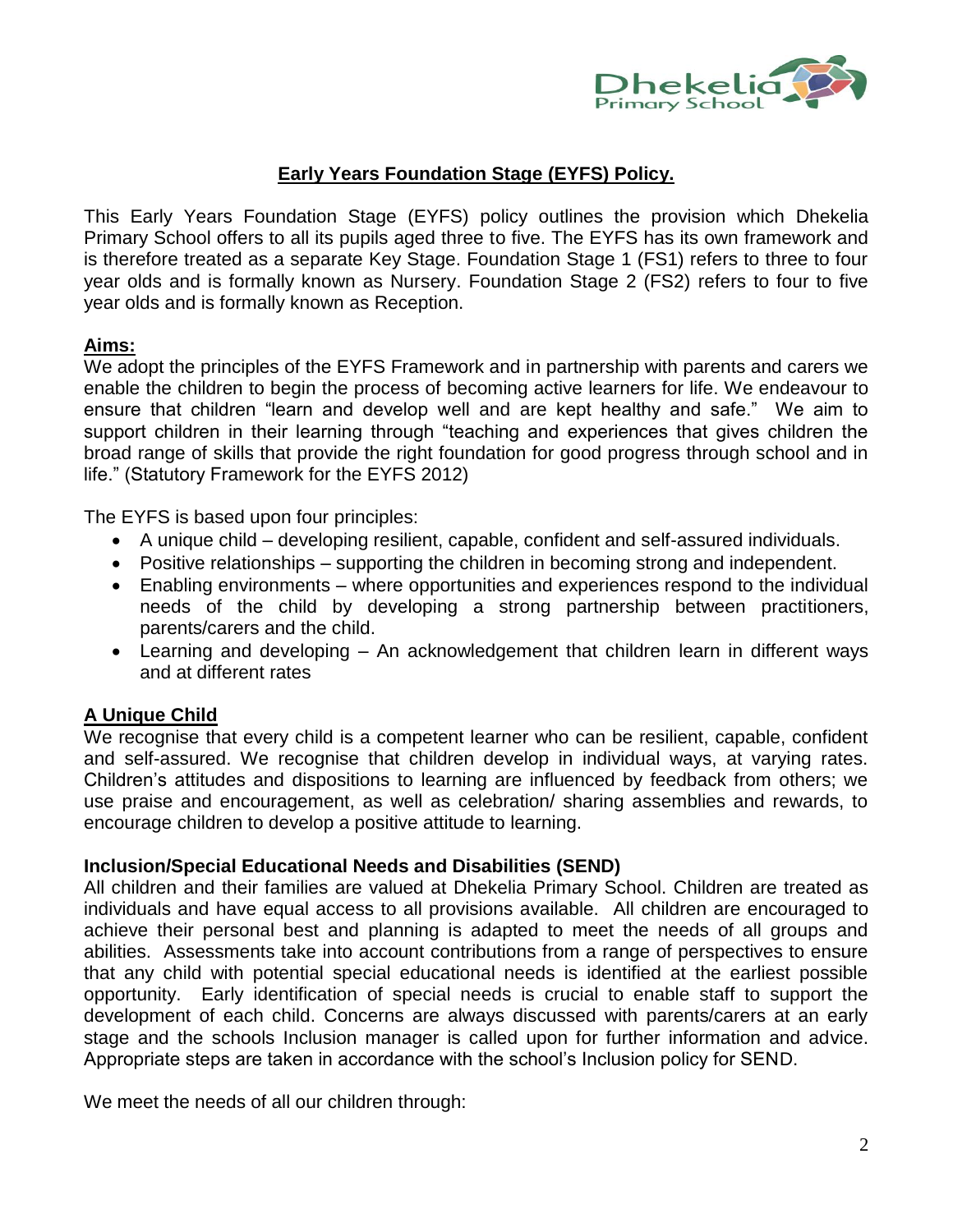

- planning opportunities that build upon and extend children's knowledge, experience and interests, and develop their self-esteem and confidence;
- using a wide range of teaching strategies based on children's learning needs;
- providing a wide range of opportunities to motivate and support children and to help them to learn effectively;
- providing a safe and supportive learning environment in which the contribution of all children is valued;
- using resources which reflect diversity and are free from discrimination and stereotyping;
- planning challenging activities for children whose ability and understanding are in advance of their language and communication skills;
- monitoring children's progress and taking action to provide support as necessary.

# **Welfare**

It is important to us that all children in the school are 'safe'. We aim to educate children on boundaries, rules and limits and to help them understand why they exist. We provide children with choices to help them develop this important life skill. Children should be allowed to take risks, but need to be taught how to recognise and avoid hazards. We aim to protect the physical and psychological well-being of all children.

"Children learn best when they are healthy, safe and secure, when their individual needs are met and when they have positive relationships with the adults caring for them."

At Dhekelia School we understand that we are legally required to comply with certain welfare. We understand that we are required to:

- promote the welfare and safeguarding of children.
- promote good health, preventing the spread of infection and taking appropriate action when children are ill.
- manage behaviour effectively in a manner appropriate for the children's stage of development and individual needs.
- ensure all adults who look after the children or who have unsupervised access to them are suitable to do so.
- Ensure that the premises, furniture and equipment is safe and suitable for purpose
- Ensure that every child receives enjoyable and challenging learning and development experiences tailored to meet their needs.
- Maintain records, policies and procedures required for safe efficient management of the setting and to meet the needs of the children.

# **Positive Relationships**

At Dhekelia School we recognise that children learn to be strong independent from secure relationships. We aim to develop caring, respectful, professional relationships with the children and their families.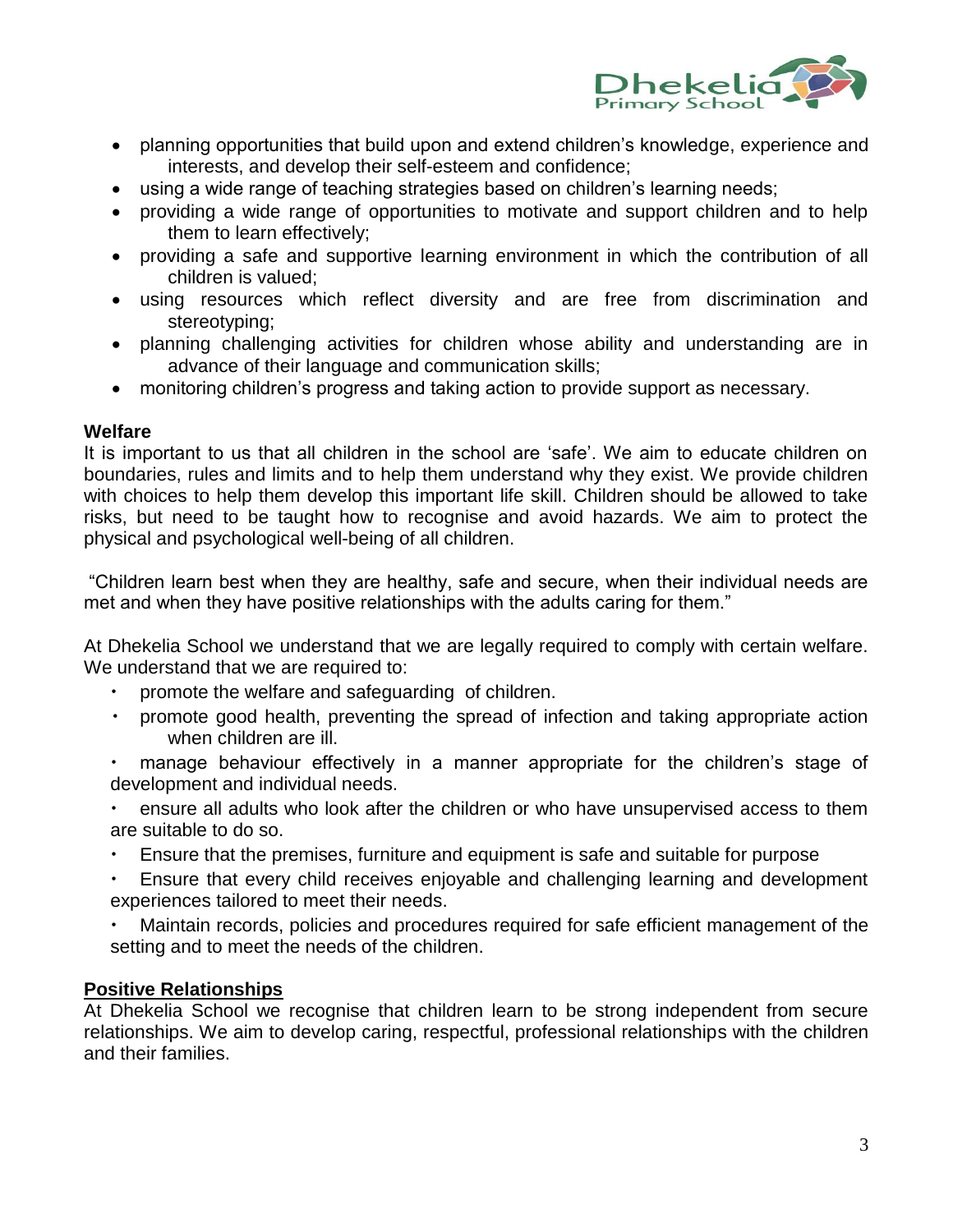

# **Parents as Partners**

We recognise that parents are children's first and most enduring educators and we value the contribution they make. We recognise the role that parents have played, and their future role, in educating the children. We do this through:

- talking to parents about their child before their child starts in our school;
- the children have the opportunity to spend time with their teacher before starting school during transfer sessions;
- support children through the transition from FS1 to FS2.
- inviting all parents to an induction meeting during the term before their child starts school and again during the first half term of the child's year in FS2 in order to detail how we aim to work with their child particularly in relation to reading and phonics;
- encouraging parents to talk to the child's teacher if there are any concerns. There is a formal meeting for parents three times a year in FS1 and FS2 at which the teacher and the parent discuss the child's progress in private with the teacher/practitioner. Parents receive a report on their child's attainment and progress at the end of each school year. arranging a range of activities throughout the year that encourage collaboration between child, school and parents: stay and play sessions, celebration assemblies, school visits, meetings to support home learning;
- providing parents an opportunity to celebrate their child's learning and development by completing "wow" moments which inform planning and provision;
- written contact through home school diary (FS2) as well as the acknowledgement that parents can ring school to contact teachers/practitioners.
- ensuring all parents know that their child's teacher/practitioner and learning support assistants are their key workers
- by providing a quiet and confidential area where parents are able to discuss any concerns.

# **Enabling Environments**

We aim to create attractive and stimulating learning environments, where children feel confident and secure and challenged. The children have daily access to indoor and outdoor environments that are set up in discrete areas of learning with planned continuous provision.

Effective learning builds and extends upon prior learning and follows children's interest. Effective planning is informed by observations of the children to ensure we follow their current interests and experiences. These observations are recorded in the children's individual learning journeys.

Play based learning is paramount and children direct their own learning from carefully planned opportunities provided by staff. Staff will enhance play and extend as needed to further individual learning.

# **Learning and Development**

Teachers/practitioners and learning support assistants provide the curriculum in the FS1 and FS2 classes.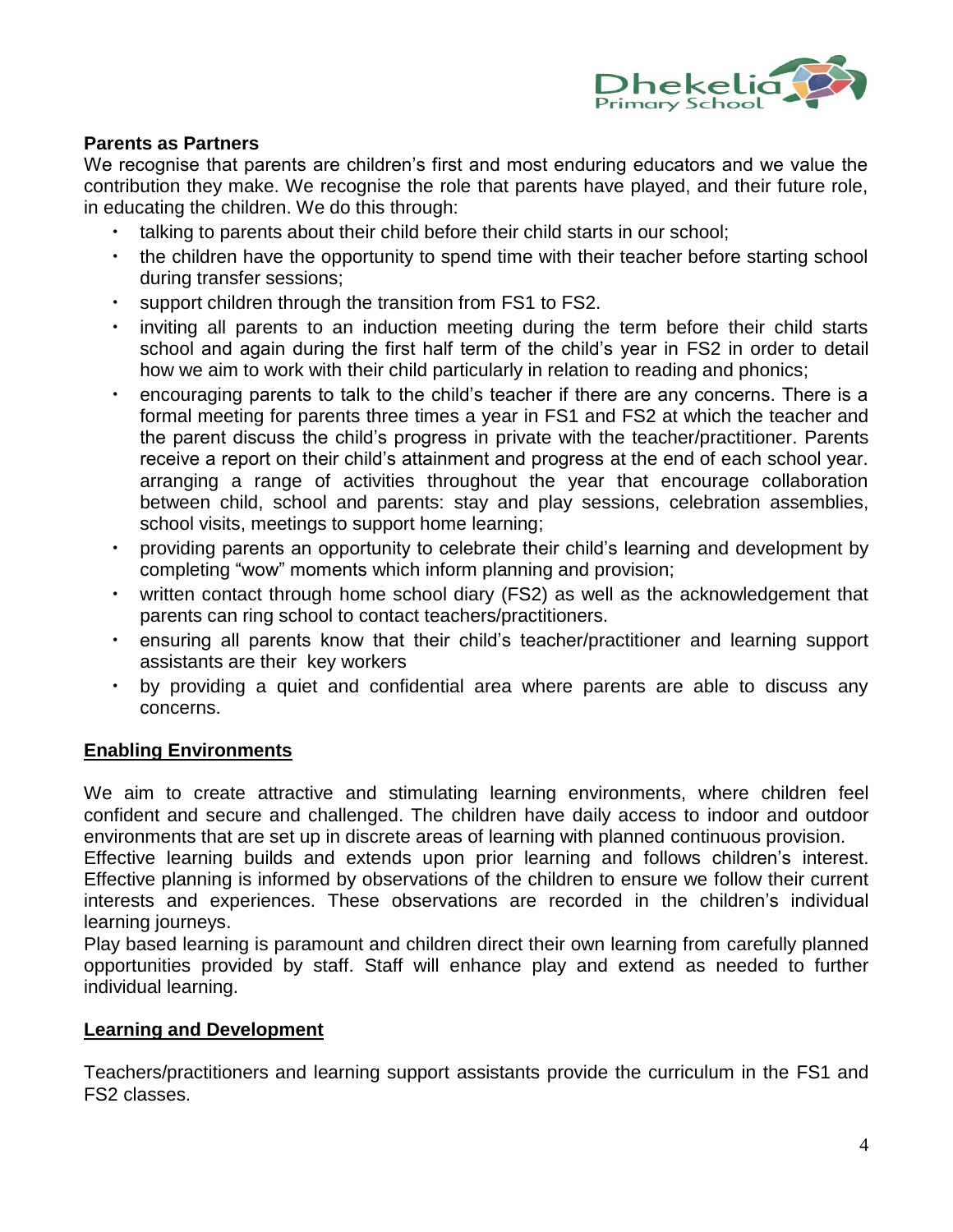

There are seven areas of learning and development of which three are "prime areas," and four "specific areas." The prime areas are

- Communication and language
- Physical development
- Personal, social and emotional development.

The specific areas are

- Literacy
- Mathematics
- Understanding of the world and
- Expressive arts and design

Through careful assessments and observations, including information provided by parents and other settings, children's development levels are assessed using the development matters ages and stages materials. Evidence is collated in the children's individual learning journeys (red books). The balance will shift towards a more equal focus on all areas of learning as children grow in confidence and ability within the three prime areas. However, if a child's progress in any prime area gives cause for concern, staff will discuss this with the child's parents and/or carers and agree how to support the child. This may also include a discussion with the Inclusion manager/Deputy head teacher in order to access Special Educational Needs support.

# At Dhekelia School:

"Each area of learning and development is implemented through planned, purposeful play and through a mix of adult-led and child-initiated activity. Play is used as an essential part children's development, building their confidence as they learn to explore, to think about problems, and relate to others. Children learn by leading their own play, and by taking part in play which is guided by adults. There is an on-going judgement to be made by practitioners about the balance between activities led by children, and activities led or guided by adults. Practitioners must respond to each child's emerging needs and interests, guiding their development through warm, positive interaction.

Planning and guided children's activities will be planned on the different ways that children learn and reflect these in their practice. At Dhekelia we support and assess children in using the three characteristics of effective teaching and learning. These are;

- **playing and exploring**  children investigate and experience things, and 'have a go';
- **active learning**  children concentrate and keep on trying if they encounter difficulties, and enjoy achievements; and
- **creating and thinking critically**  children have and develop their own ideas, make links between ideas, and develop strategies for doing things.

Religious Education is also taught in the FS2 in accordance with MOD Schools guidelines.